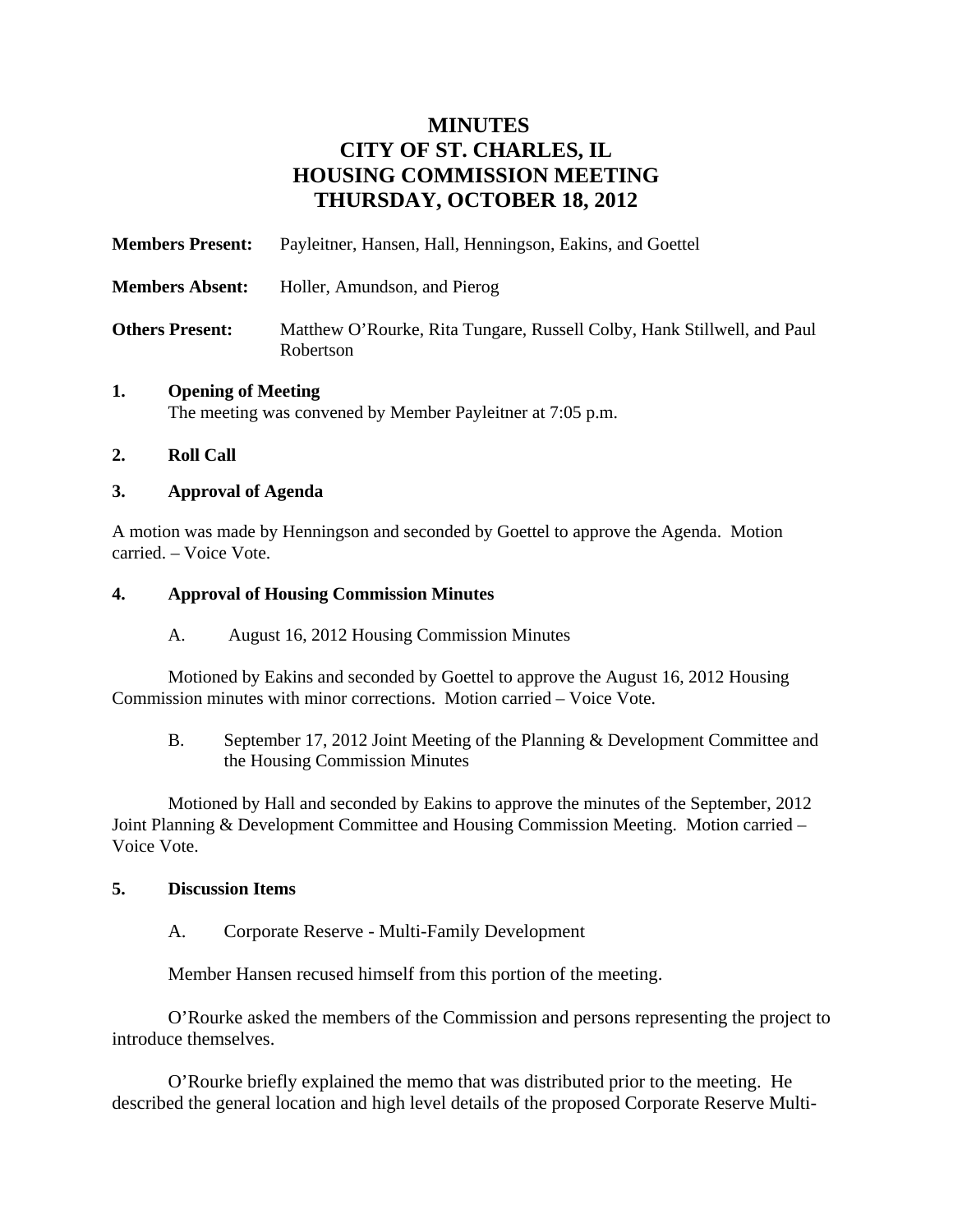Family project. He also explained a deviation has been requested through the Special Use for a PUD application to contribute \$1,300,000 to the Housing Trust Fund as opposed to meeting the requirements of the ordinance. This proposal is currently under review by the Planning  $\&$ Development Committee.

Stillwell explained the history of the entitlement process for the project and that there have been discussions regarding the affordable housing component of the proposal. Stillwell also stated that he understands that provisions of the Inclusionary Housing Ordinance are under review, but stated that since the application for the PUD is already under review he did not expect the proposed amendments to take effect before the entitlement review of this project is completed. Stillwell went on to state that the original proposed contribution to the Housing Trust Fund was \$50,000. It became clear to the applicant once they received comments from the Planning & Development Committee that this contribution was not sufficient. The applicant has since revised the proposed Housing Trust Fund contribution to \$1,300,000. Stillwell stated that they are here to receive comments on this current proposal and would like to see clear-cut recommendations from the Housing Commission to the Planning & Development Committee. He explained that through the current PUD process there have been projects that have been reviewed on an ad-hoc basis, but there is not a lot of experience administering the ordinance. There have also been only a small number of residential projects reviewed since the ordinance was adopted.

Stillwell also stated that the applicant is available to answer any questions that the Commission would like to ask. Stillwell went on to state that the applicant has received a range of comments. Certain individuals have stated a preference for a cash contribution, while others have stated a preference for the construction of physical onsite affordable units.

Hall asked how many units would be in the individual buildings and what the proposed rent structure is. Robertson stated that the typical building is 21 units. There are buildings with a walk-out story along to northern property line that have 25 or 23 units. There are two buildings on the western property line that have been reduced to two-stories in height. These buildings contain 14 units.

Robertson stated that the proposed rents are approximately \$1,008 for studio and up to a maximum of around \$1,750 for a 2 bedroom units. Hall asked what rents are considered affordable. Robertson stated for the studio the affordable rent is \$796 so the difference is \$212 between the proposed market rate rent of \$1,008. The market rate for the 1 bedroom units is projected at \$1202 the affordable rent is \$853. The market rate for the 2 bedroom units is projected at \$1,591 and the affordable rent is \$1,024. O'Rourke clarified that the established affordable rental rate must include the cost of major utilities such as gas, electric, and water. O'Rourke asked Robertson if the proposed market rate rents included utilities. Robertson said that they do not.

Payleitner asked for Stillwell to clarify the comment regarding review of these projects on an ad-hoc basis. She stated that the projects are not reviewed on a ad-hoc basis, but there have been specific deviations requested by the residential project developers. Stillwell agreed with that statement but clarified that since these projects have been in PUDs the deviations have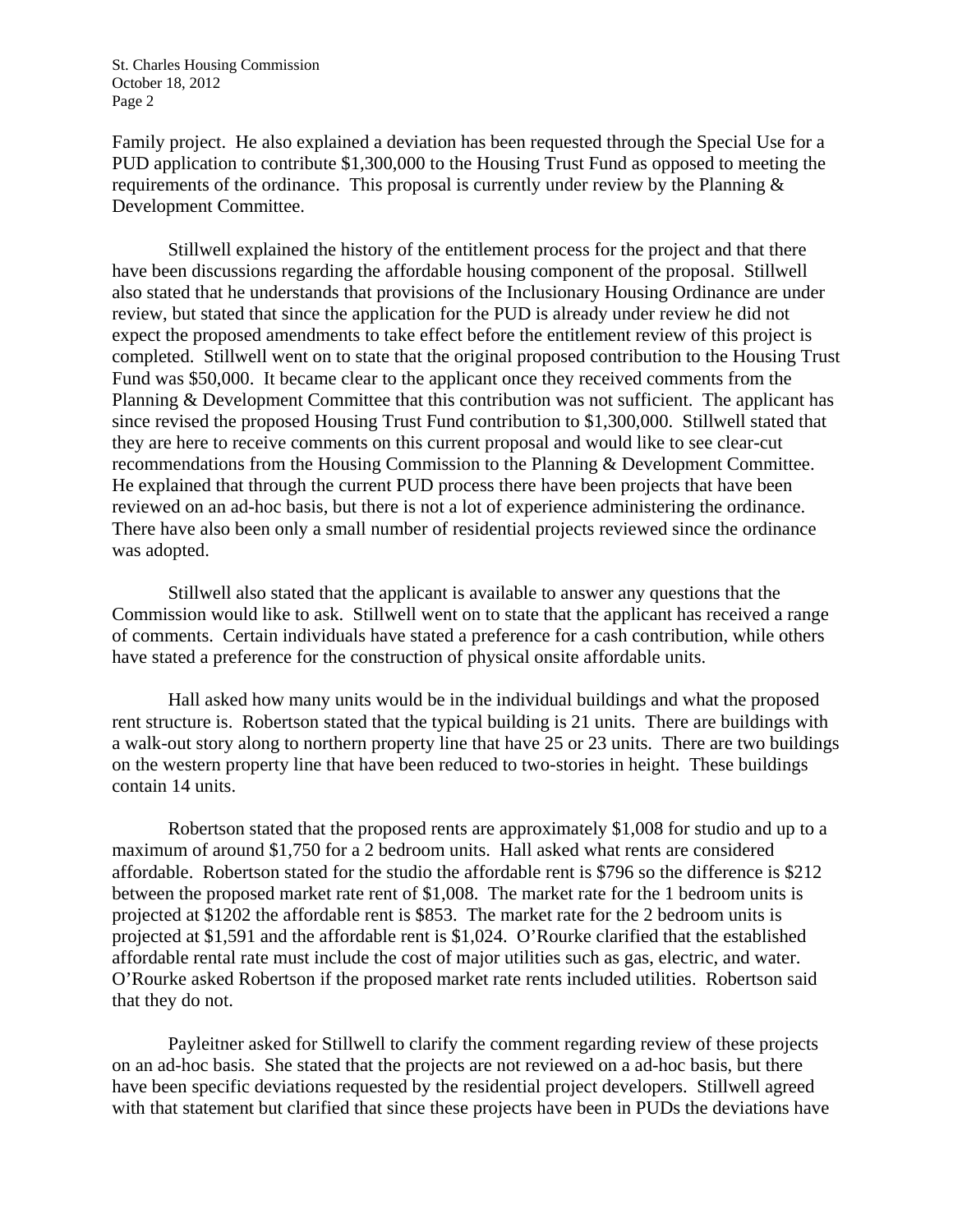been incorporated into the PUD deviation requests. Payleitner wanted it clarified that there is an ordinance in place and that the requirements have been established.

Payleitner asked about the project's neighbors and why this would preclude the applicant from constructing affordable units. Stillwell stated that the applicant does not have a philosophical objection to constructing affordable units. He further stated that there were comments during the public meetings, where they expressed a preference for cash and not physical units. Payleitner clarified that part of those comments were based on the existing percentage of St. Charles' housing stock that is considered affordable. Stillwell stated that he understood that this was based on the City's housing stock.

Henningson stated that this project was discussed at the August 16, 2012 Housing Commission meeting. In particular, the Commission discussed the sentiment towards affordable housing that has been expressed by the neighbors during the public hearing and public meetings. He also stated that Vice Chair Amundson has submitted a letter stating a preference for units and that the Chairman of the Planning & Development Committee has also stated a preference for physical units. Henningson asked the Commission is there any flexibility towards the preference for units. He further stated that the Commission came to a general agreement at the August 16, 2012 meeting that \$1,300,000 is a substantial amount of funds and that it should not be overlooked. However, there was a general sense that units are preferred. He asked the applicant if they are amenable to constructing affordable units.

Eakins stated that making the unit affordable is a matter of the applicant setting the rent for units at certain prices and does not require constructing separate units. If the units are spread throughout the buildings, they would not be noticeable. She further stated that blending the affordable units with the market rate units in new developments was always one of the goals of the ordinance. Payleitner also stated that there is a need for education in the community on what the Inclusionary Housing Ordinance calls affordable housing.

In response to Henningson's question, Robertson stated they did not show any affordable units onsite in response to comments that were received through the public meeting process.

In response to Eakins comments, Robertson stated they are open to incorporating affordable units into the development. However, Robertson cautioned that it is not as simple as just lowering the rental rate. The difference in income over a 12 month period is incorporated into the financials for the project, and this lower rent does cost the developer extra money in terms of their cost to finance the project. Hall stated this was the purpose of the density bonus but understands that increasing the density is not a possibility.

Hall did state that the provisions in the ordinance that waive the permit fees and school and park contributions are still applicable to any proposed affordable units. He asked if it is less of a financial burden to the developer to have this cost spread out over a number of years as opposed to paying the contribution up front. Stillwell asked Robertson, when the rents are reduced the cost of construction stays the same, which would mean that the bank has to cover the shortfall between the lost rent revenue and the construction cost. Robertson stated that this was accurate.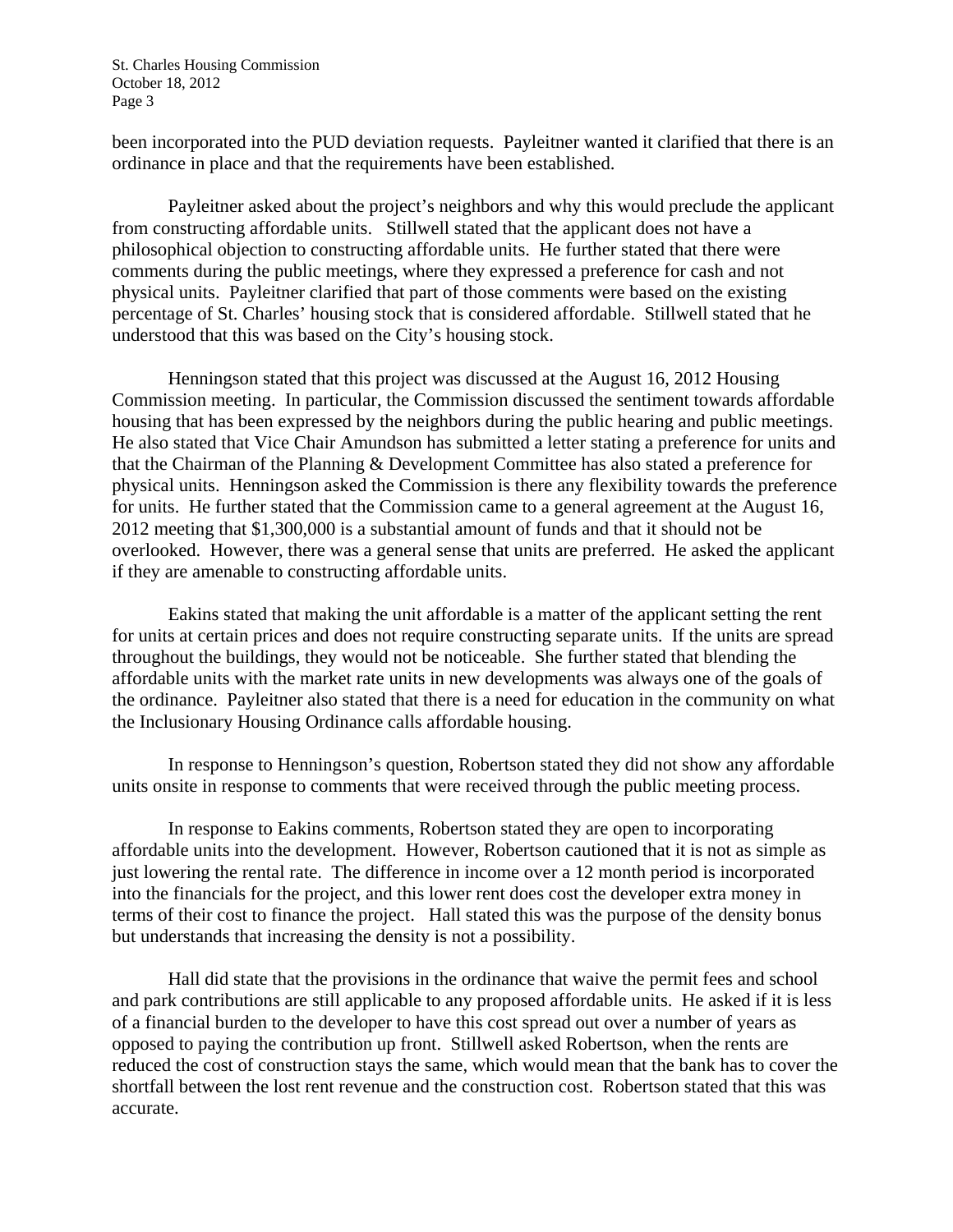Robertson responded to answer the other part of Eakins' question that he has been working with O'Rourke regarding the provisions of the Inclusionary Housing Ordinance and he understands that the exterior of the units will be required to look just like all the other units in the development. There would be units that are designated as affordable, but the appearance would not differ from the outside of the unit.

Hall suggested finding at least a middle ground in which some units are built onsite and then a portion paid as a contribution to the Housing Trust Fund. Robertson stated that they are willing to work to try create units onsite, but they will need to review their finances to ensure that this is feasible.

Stillwell stated he would like the Commission to look at this as a two pronged analysis: 1. Is the \$1,300,000 contribution sufficient? 2. How the contribution could be applied in terms of cash or units onsite?

Henningson stated that he had composed a suggested motion for discussion. Henningson then passed out copies of the suggested motion that stated the following:

*"Corporate Reserve Development, LLC. has proposed a 317 unit multi-family development on 22.63 acres located in Corporate Reserve Business Park.* 

*Corporate Reserve Development, LLC. has requested a deviation from the provisions of the Inclusionary Housing Ordinance. They have offered \$1,300,000 cash contribution in full satisfaction of the ordinance.* 

*The Housing Commission is satisfied with the offer and recommends approval of the offer to the Planning and Development committee and the City Council.* 

*The total contribution of \$1,300,000 noted above may be provided either in cash and/or onsite units. The credit for each onsite unit provided will be \$104,500."* 

Henningson stated he added the last sentence before he knew if the developer would be agreeable to constructing units onsite, but it would seem that the developer is agreeable. Tungare asked for a clarification towards the credit. Stillwell stated that as he understands that it would be a credit towards the \$1,300,000 total contribution. O'Rourke asked if this meant for each affordable unit created onsite there would be \$104,500 deducted or credited towards the \$1,300,000 million contribution. Henningson agreed.

Tungare asked if there is a preference of the Commission on how to break this contribution up, such as should there be a 50% minimum for onsite units. Henningson stated a desire to keep any proposed recommendation more flexible. O'Rourke stated that this is a motion for the City Council to consider and that it would be preferable for the Housing Commission to be more specific. Stillwell stated that the applicant would prefer the Housing Commission to state what their preference is, if there is a consensus, to help inform the City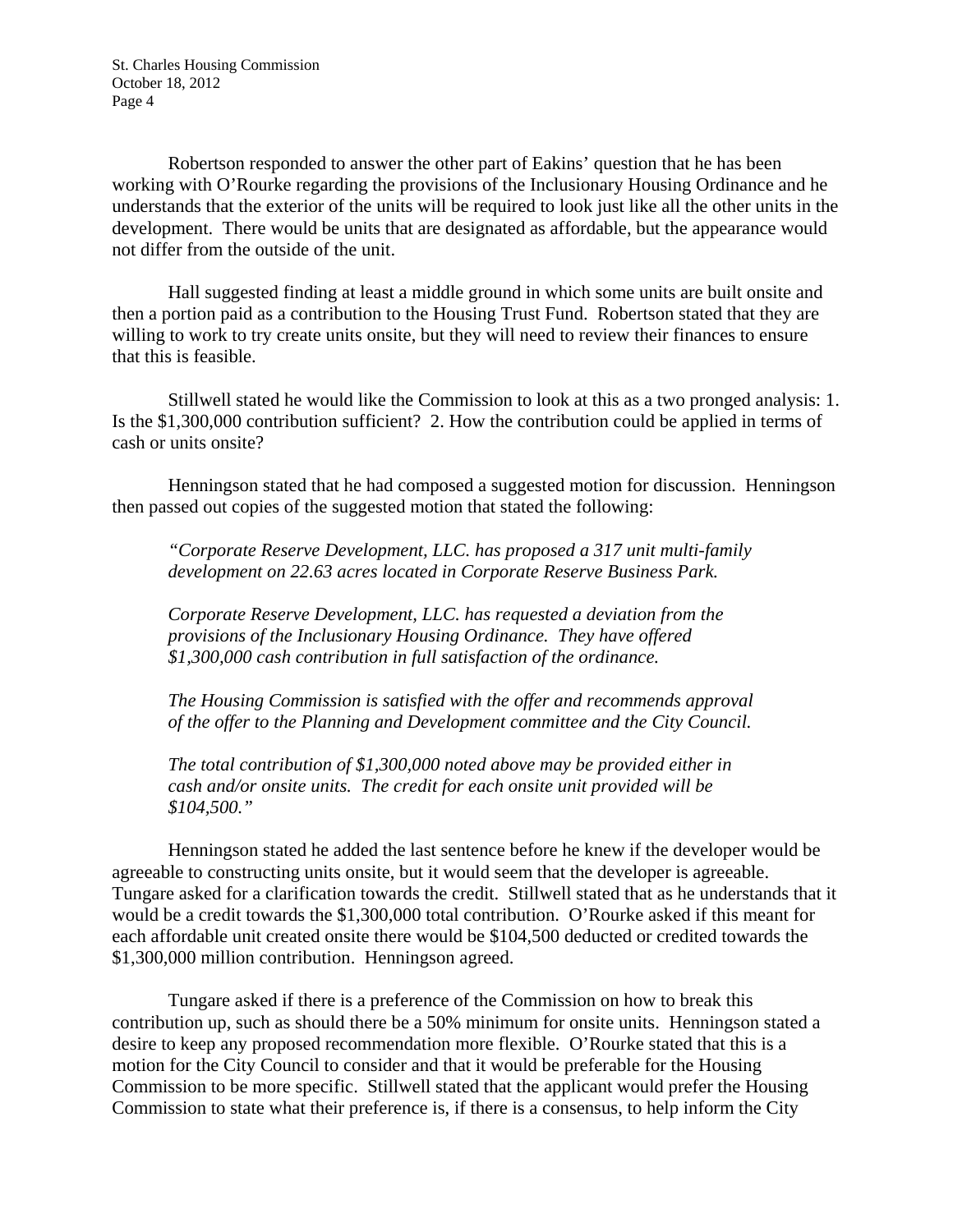Council. Henningson stated that the problem is, once the recommendation leaves the Commission it becomes very political. Stillwell stated it is for that reason that he feels the Council would prefer as much direction as possible.

Tungare stated that the role of the Housing Commission should be to make a recommendation regarding this proposal and then pass it onto the Council. Stillwell stated that the applicant has represented that they are flexible with regard to onsite units during this meeting, and that whatever direction the Housing Commission can provide is helpful. Stillwell stated that they are comfortable with the concept as it has been discussed during the meeting.

Hall asked O'Rourke what the fee-in-lieu requirement is per the current standards of the Inclusionary Housing Ordinance. O'Rourke stated that the current ordinance would permit the developer to pay the fee-in-lieu for 50% of the required units. This equates to a contribution of approximately \$2,400,000, but 24 units would be required to be constructed onsite.

Goettel stated that under the provisions of the proposed sliding scale amendment the applicant would be required to pay \$1,300,000 as fee-in-lieu and construct 13 units onsite.

Tungare asked if, based on the feedback of the Housing Commission, the total contribution amount of \$1,300,000 is acceptable.

Goettel asked Stillwell about the Lexington Club Project and the total deviation to the requirements that was proposed as part of that project. Stillwell stated that that is correct and it was viewed differently by the Housing Commission since it was a Tax Increment Financing District project. In that case the Housing Commission recommended that the developer pursue alternative income sources and apply for grants, low income housing tax credits, etc. The developers of the project also agreed that should they receive funding they would construct affordable units onsite. Stillwell stated that the developer of that project has hired a specialist to pursue these grant opportunities. Goettel suggested that this applicant pursue similar grants. Robertson stated that he and O'Rourke have discussed those options and agreed that if those options are available they would be interested in pursuing them.

Hall stated that his preference is to see as many units created onsite as possible. He further stated that he understands, given the economy, that the amount of units might not be what is required in the ordinance but does prefer units. Eakins stated that she is not happy with seeing a reduction, but does feel that having units constructed onsite is preferable.

Payleitner stated that if we don't have affordable units in this type of project then where would they be created. She also stated that there are not too many opportunities for residential development in the City.

O'Rourke stated that the consensus seems to be that the unit equivalent of the \$1,300,000 contribution is preferred, but perhaps there should be a minimum such as 25% of the contribution be used to create units onsite. Henningson stated that he really feels that the recommendation should be flexible based on the opinions that have been shared so far at the public meetings. Hall stated that if it comes down to a \$1,300,000 investment, that the applicant is willing to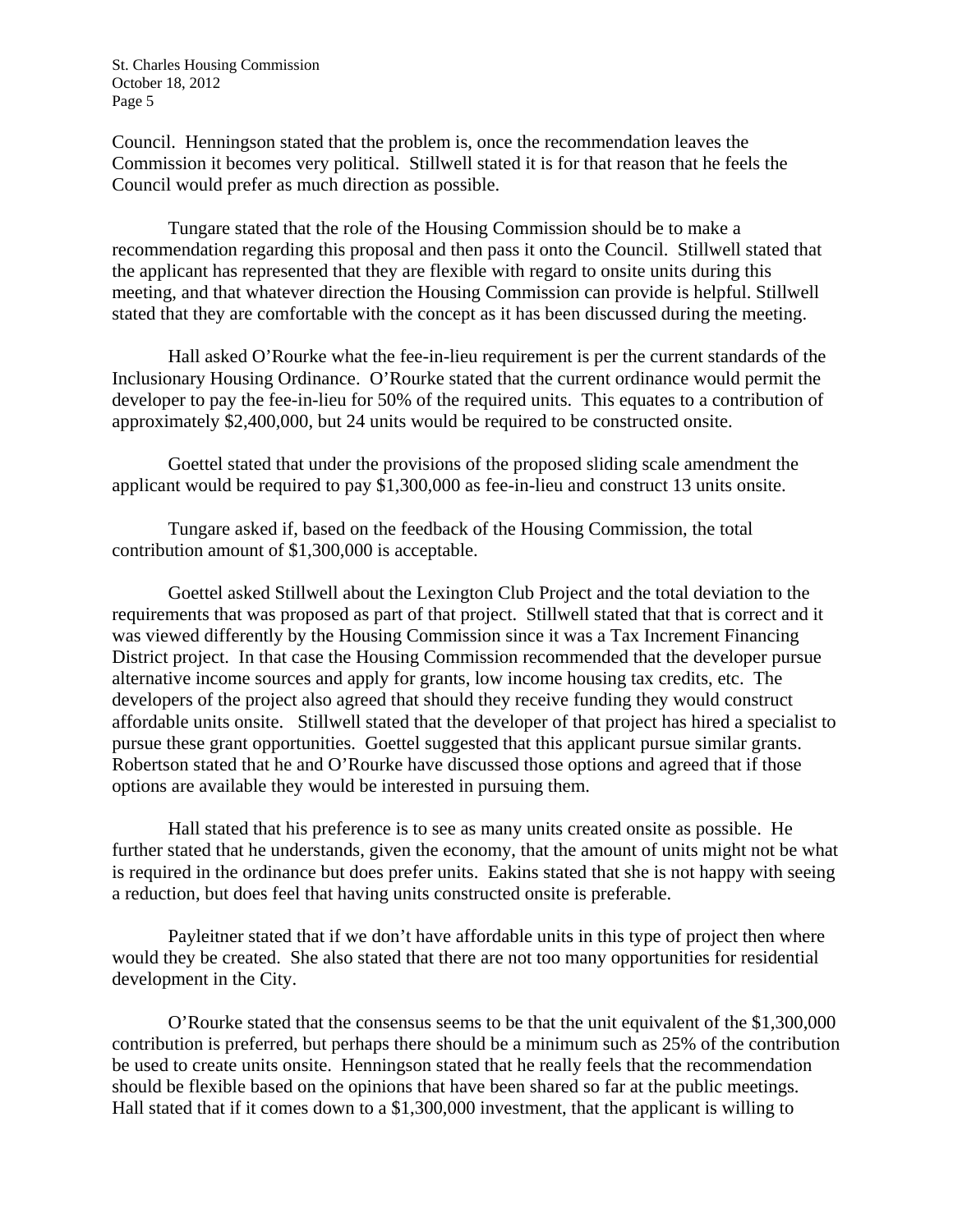make, why does it matter if the contribution is in units or cash? Payleitner also stated that the goal is to have units constructed and not to build up the bank account and that the Council will make the final decision.

Eakins stated that she feels that the Housing Commission is being very flexible in looking at the \$1,300,000 contribution as opposed to sticking with the ordinance requirements. Tungare stated that the recommendation from the Housing Commission is not binding.

Henningson asked the Commission if the preference is for units. The Commission members agreed with that statement. Goettel stated that sticking with units would help start the education process in regards to what affordable units are. He also stated that it would establish a precedent that the Housing Commission prefers units as opposed to the cash contribution. Henningson stated that he agreed with these comments.

A motion was made by Hall and seconded by Goettel to recommend that the Housing Commission finds the proposed deviation and contribution amount of a \$1,300,000 made by the developer acceptable, and that the Housing Commission recommends that the developer utilize this contribution to create affordable rental units onsite. For each unit created onsite the developer will receive a \$104,500 credit to be deducted from the \$1,300,000 contribution.

Eakins asked that the \$104,500 credit be clarified. Robertson stated that as he understands it, the \$104,000 amount will be deducted from the total \$1,300,000 contribution for each unit that is constructed onsite and that this would equate to approximately 13 units onsite if they were to build all the units.

Roll Call Vote: Ayes: Payleitner, Hall, Henningson, Eakins, and Goettel Nays: None Absent: Holler, Amundson, and Pierog Abstain: Hansen Motion Carried.

B. Inclusionary Housing Ordinance – Sliding Scale Amendment

O'Rourke briefly explained the Staff Memo that was distributed before the meeting. He explained that this Memo includes a draft of the proposed sliding-scale text amendment that had been discussed at the August 16, 2012 Housing Commission and September 17, 2012 Joint Planning & Development Committee and Housing Commission Meetings. O'Rourke stated that he is asking the Commission for comments and to recommend that Staff move forward with the General Amendment to the Inclusionary Housing Ordinance by filing a General Amendment Application. He also stated that the previously discussed Alternative Affordable Housing Plan amendment will be included in this application.

A Motion was made by Goettel and seconded by Hall to recommend that Staff file a General Amendment Application and proceed with the amendments to the Inclusionary Housing Ordinance as proposed. Motion carried. – Voice Vote.